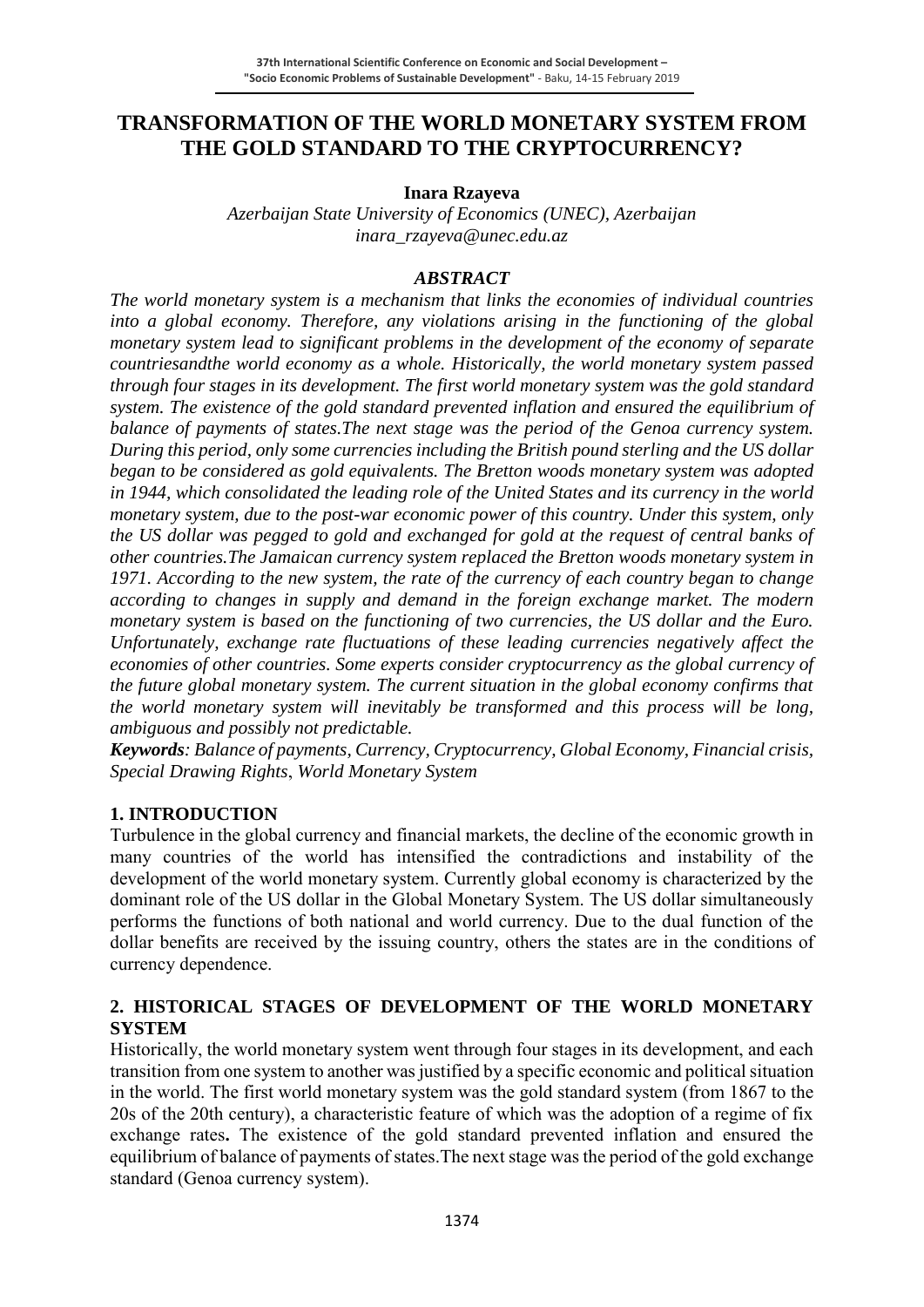During this period, only some currencies (about 30) including the British pound sterling and the US dollar began to be considered as gold equivalents.The Great Depression (1929-1933) had a negative impact on the world monetary system, in which almost all currencies refused to convert into gold. During this period, gold was considered only as a reserve and payments instrument.Due to the existing economic and political situation in the world, at the end of the Second World War, the question of the formation of a new monetary system was raised again. The Bretton woods monetary system was adopted in 1944, which consolidated the leading role of the United States and its currency in the world monetary system, due to the post-war economic power of this country.Under this system, only the US dollar was pegged to gold and exchanged for gold at the request of central banks of other countries. Actually, the Bretton woods system retained the basic principle of the gold standard: the parity between gold and paper money, and the principle of a fixed exchange rate. In 1971 the Bretton woods system collapsed. The main reasons for the crisis of this system were the unstable and contradictory development of the world economy as a whole, the instability of the balance of payments (the deficit of the balance of payments in some countries and the positive balance of payments in other countries).The growing economic power of the Western European countries and Japan, the decrease in the US gold reserves, the Vietnam War, and the energy crises during this period also contributed to undermining the fundamentals of the Bretton woods monetary system. As a result of the collapse of the Bretton woods monetary system, fixed exchange rates were replaced by floating, which increased the economic and financial crises in the world. The Jamaican currency system replaced the Bretton woods monetary system. According to the new system, the rate of the currency of each country began to change according to changes in supply and demand in the foreign exchange market. In the process of transition to a new monetary system, experts assumed that a floating exchange rate would reduce inflation in a number of countries, and countries would be able to manage their monetary policy.Unfortunately, the forecasts did not come true, the economies of most developing countries weakened even more, and capital outflows and inflation rates increased.

#### **3. CURRENT SITUATION IN THE WORLD MONETARY SYSTEM AND PROBLEMS OF ITS DEVELOPMENT**

In the context of changes in the globalizing world economy and the global financial and economic crisis (2007-2011), the basic principles of the Jamaica monetary system have ceased to correspond to new trends in the global economy and the actual system is in deep crisis. The modern monetary system is based on the functioning of two currencies, the US dollar and the Euro.Unfortunately, exchange rate fluctuations of these leading currencies negatively affect the economies of other countries. The dollar is extremely volatile (Fig. 1), which undermines its function as a measure of value in the global economy.

*Figure following on the next page*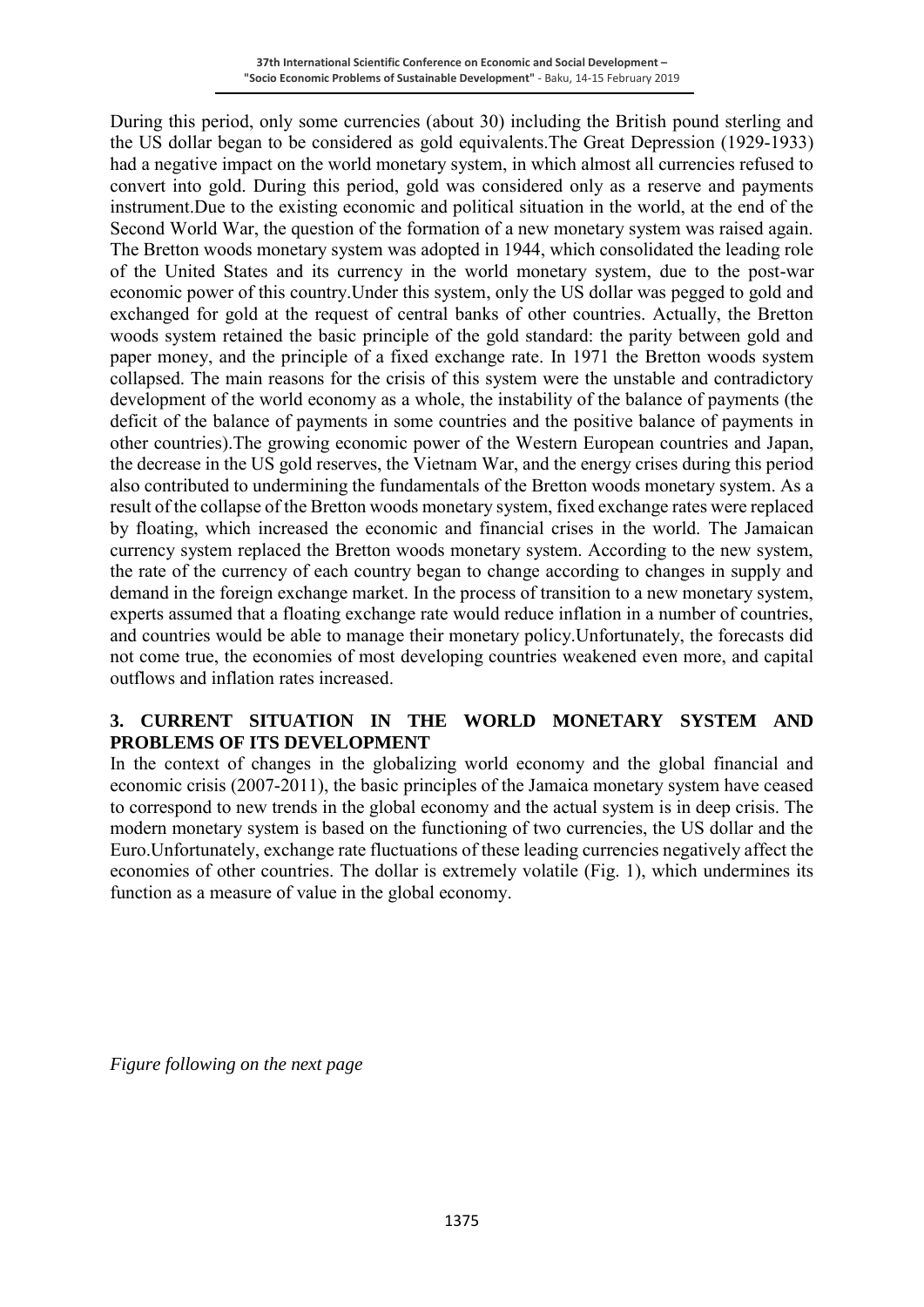

*Figure 1: Graph of the dynamics of the euro against the dollar in the Forex market*

Currently, the US dollar maintains a leading position in the modern monetary system and in the short and medium period, the dollar will dominate in the reserves of countries.According to the Bank of International Settlements, this currency is the main currency when making currency exchange transactions on an international scale.According to economists, the main strength of the dollar is due to the fact that all oil contracts in the world are made only in dollars. According to the World Bank's forecast, by 2025 the dollar will lose its dominant position and now in the global economy there is one of the most important questions: what currency, or maybe a group of currencies, will replace the dollar?According to experts, the new global monetary system should be based on the principle of multi-currency. None of the currencies in the world today can have monopoly domination. If earlier the global monetary system was mainly determined by the USA, Great Britain, Germany, Japan and France, today increased role of China, India, Russia. Especially the role of the Yuan becomes significant in the construction of a new world monetary system. In November 2015, the Executive Board of the International Monetary Fund completed a five-year review of the basket of currencies constituting Special Drawing Rights (SDR). In result the Board decided that from October 1, 2016, the Yuan will be included in the SDR basket as the fifth currency, because this currency meets all IMF requirements.

| <b>Period</b> | <b>Dollar USA</b>       | <b>EUR</b>         | <b>GBP</b> | VDV    | <b>Vuan</b> |
|---------------|-------------------------|--------------------|------------|--------|-------------|
| 2011-2015     | $9\%$<br>-41.           | $\gamma$<br>$,4\%$ | 11,3%      | $.4\%$ | -           |
| 2016-2020     | $7\%$<br>4 <sub>1</sub> | 30,9%              | 8,1%       | 8,3%   | $10.9\%$    |

*Table 1: Weight of currencies in the SDR basket (Press Release: IMF Executive Board Completes the 2015 Review of SDR Valuation)*

*Figure following on the next page*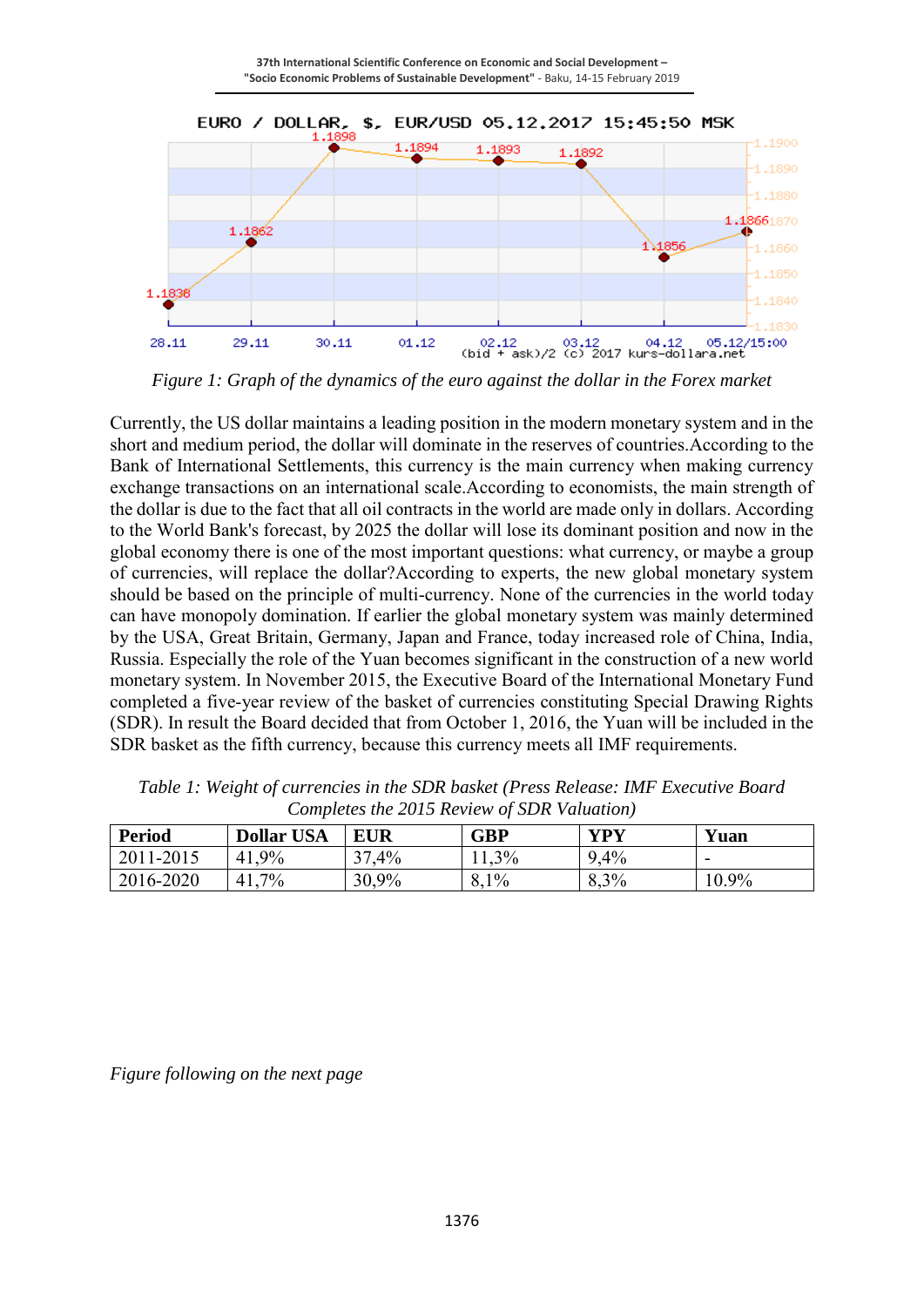**37th International Scientific Conference on Economic and Social Development – "Socio Economic Problems of Sustainable Development"** - Baku, 14-15 February 2019



*Figure 2: Currency Composition of World FX (IMF, 2017)*

Constant fluctuations of the dollar and the euro lead to the formation of regional currencies. For example, "Amero" is a unit regional currency that was planned to be introduced into the territory of the United States, Canada and Mexico. "Afro" is a unit regional currency project developed in West Africa. AKU is an Asian unit currency that is planned to operate in Japan, China, South Korea and the ASEAN countries. The Arab Monetary Fund seeks to use the "Arab dinar" as the collective regional currency of the Arab states. It is predicted that the multicurrency system will replace the current monetary system, which is associated with the rapid growth of developing countries, including the BRICS countries. China has signed an agreement on swap lines with the United Arab Emirates, Japan, South Korea, Malaysia, and Turkey since 2011, thereby expanding the scope of influence of the Yuan. Iran pursues a policy of using national currency in trade relations with partner countries.The transfer of large commodity transactions to national currencies may reduce the dependence of the world economy on the dollar. It is assumed that the multicurrency reserve system will be formed on the basis of two or three currencies (playing the role of reserve at the world level), plus several regional currencies. The "Currency wars" have a negative impact on the world monetary system. The "currency war" refers to the actions of national governments and central banks to artificially lower the exchange rate of the national currency in order to protect their own market from imported goods and create conditions for increasing exports of their own products. Frequent currency crises adversely affect the modern world monetary system. The abolition of currency restrictions within the framework of the Jamaican monetary system has contributed to the growth of international capital mobility, which has become the driving force of currency crises. The main causes of financial crises are:

- the use of currency as an independent asset for investment;
- the predominance of the role of the financial sector in the formation of the public revenues;
- widespread fictitious financial capital;
- acceleration of capital transfer from one foreign exchange market to another;
- limited state regulation of financial markets due to the high degree of integration of various countries into the global economy.

Thus, the global economy is actively seeking solutions to the problems of the monetary and financial system. Unfortunately, the international reserve asset SDR during its existence did not become world money in framework world monetary system.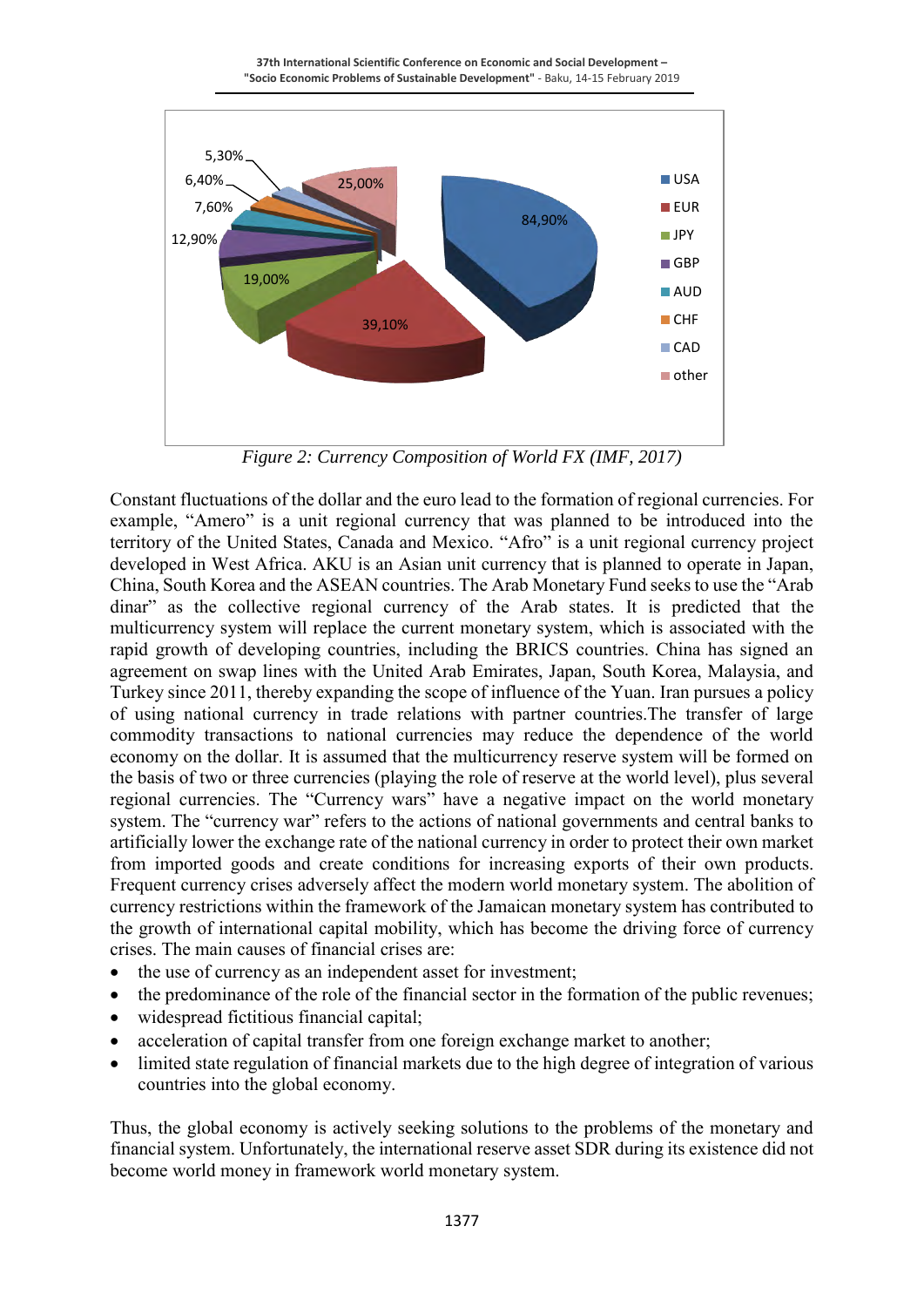But experts believe that it is necessary to expand the range of the use of SDRs for mutual settlements between the IMF member countries. The active use of SDR mechanisms can be an alternative to the US dollar as the main currency in the international financial arena. Recently the idea of using precious metals as world currencies has become actual, due to decline purchasing power of the dollar, euro and yen. However, there are several reasons that prevent the use of gold as world money. First, precious metals have the high intrinsic value. This is explained by the fact that it is necessary to spend a part of GDP on the extraction of precious metals. Secondly, the complicated technology of settlements in metals. In order for financial calculations to be made in gold, it must be in cash. Some experts consider cryptocurrency as the global currency of the future world monetary system. Cryptocurrencies have become popular as a result of the rapid development of information technology and the Internet and its circulation does not provide any guarantees. Bitcoin, one of the leading virtual currencies, designed for online payments. Based on the data of Cryptocurrency market capitalizations, the exchange rate of this currency in electronic trading amounted to 15 thousand dollars in December 2017. The cost of cryptocurrency has reached 20 thousand, and again a sharp decline in prices to 13 thousand in January 2018 (Fig. 3),



*Figure 3: Dynamics of growth in Bitcoin prices (coinmarket.com)*

As can be seen from Figure 2.Bitcoin has a spasmodic growth dynamics, which causes heated discussions of experts about its prospects. Some economists believe that the cryptocurrency can recover the principles of the "gold standard" on a global scale, if will be strict state regulation conditions and concerted action of banks.Some states have already begun to actively use electronic money in the economy. For example, Sweden and Norway have announced a complete rejection in the future of the use of cash in circulation. In the UK, Denmark, the Netherlands and Japan began to actively use cryptocurrency. Currently, there is no single strategy for the development of cryptocurrency in the world, but it is important that the competitive development of various electronic money systems should be under the obligatory control of financial regulators. Cryptocurrency can occupy a niche in which their use will be most effective in countries with a developed economy and a stable monetary system. In developing countries with a infant and unstable monetary system, tight controls are needed in the implementation of cryptocurrency. The number of implemented systems should be limited and, if possible, unified.